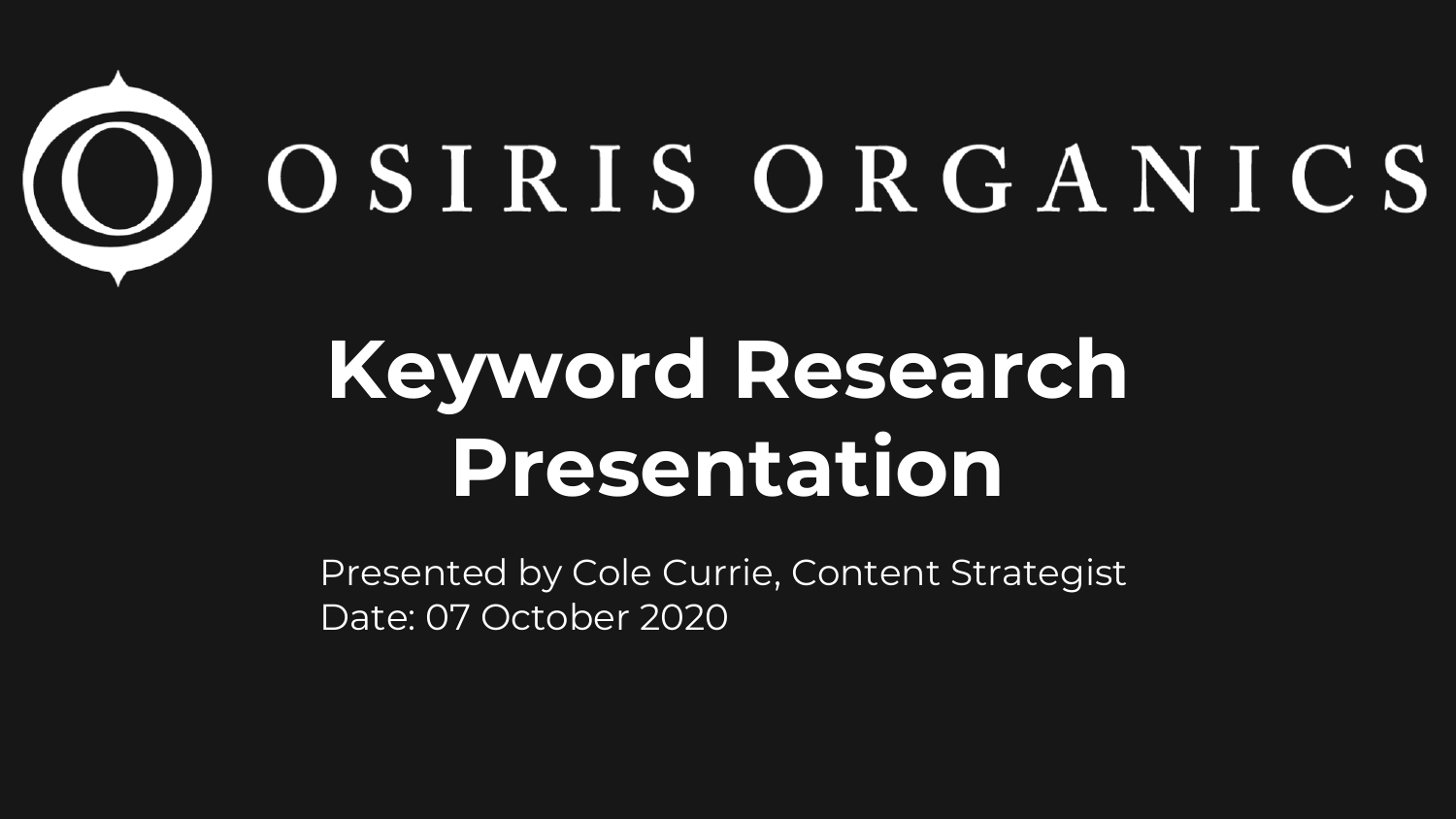#### **Purpose**

The primary goal of **https://osirisorganics.com** is products to consumers within the United States, educating the community on the various uses of wellness purposes.

Osiris Organics makes money through the sale of sales take place largely through the web site, with featuring soft-gel pills, tincture oils, tattoo afterca treats, among others.

The goal of this keyword research project is to de search engines, and the opportunity for Osiris Organics web site and offerings with search terms that cust using to increase product sales and website traffi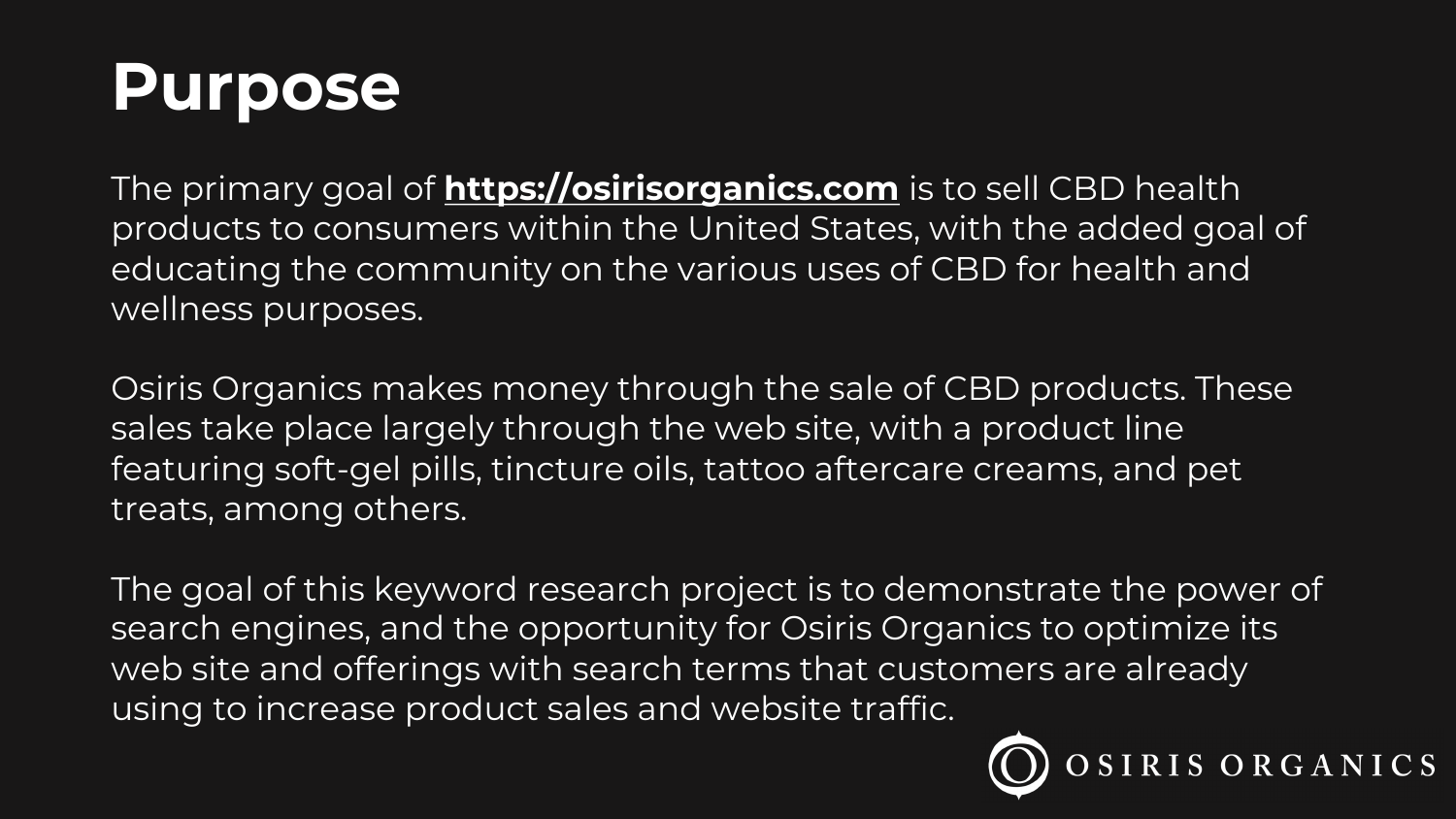### **Customer Journey Funnel**

These are steps that a typical customer would take in learning about and eventually considering purchasing Osiris Organics products.

#### **AWARENESS**

Learning about health and wellness Seeking information about taking care of tattoos Inquiring about CBD generally Looking for natural medicine and pain relief

#### **CONSIDERATION**

Learning about the benefits of CBD Defining Broad Spectrum CBD Looking for reviews of CBD oils Asking if CBD is usable for pets

#### **CONVERSION**

Buying CBD products Leaving reviews Looking for specific CBD remedies

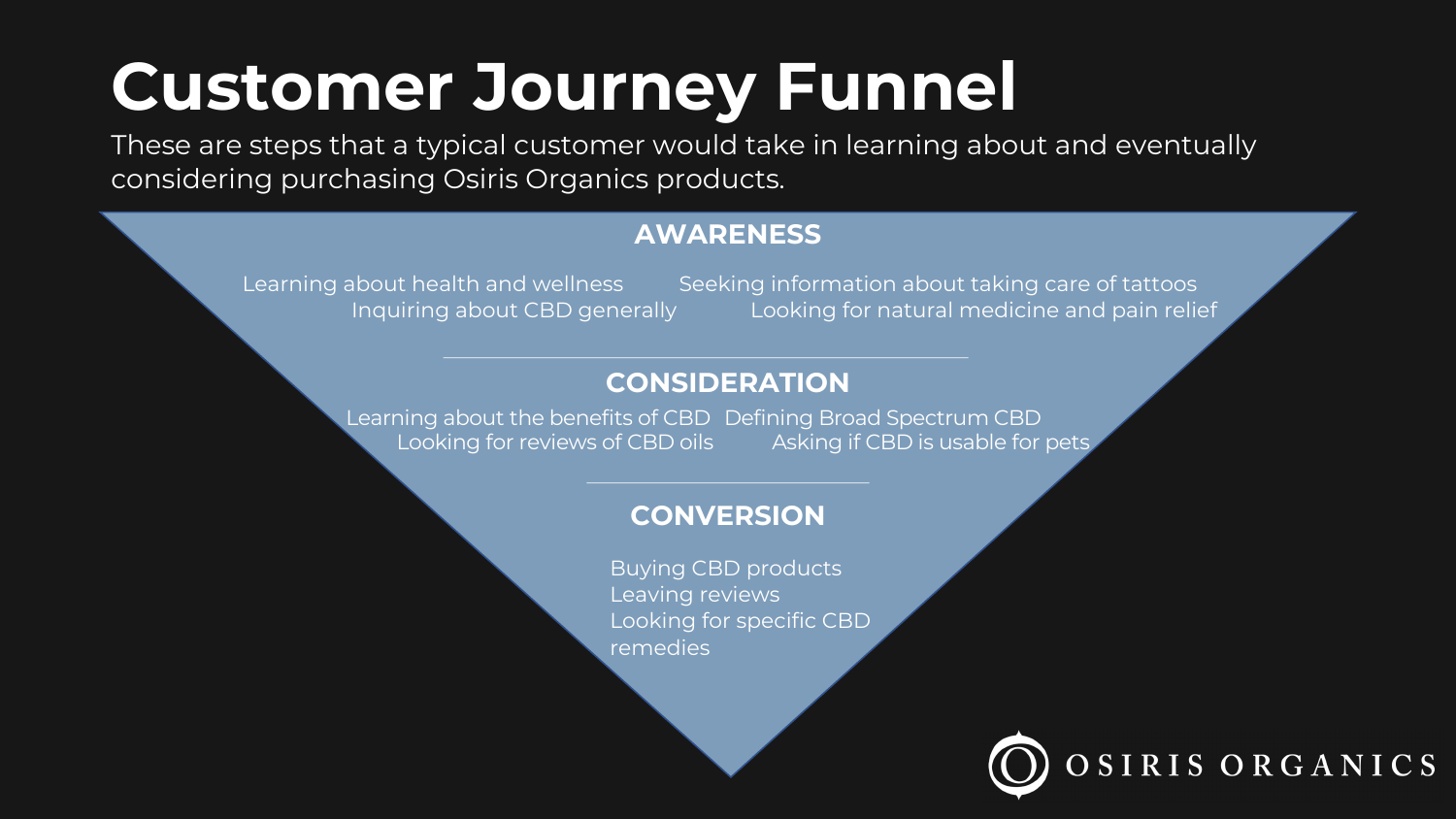#### **Awareness Keywords**

| <b>Keyword</b>    | <b>Search Volume</b> | <b>SEO</b><br><b>Difficulty</b> |
|-------------------|----------------------|---------------------------------|
|                   |                      |                                 |
| cbd               | 550,000              | 68                              |
| after tattoo care | 49,500               | 44                              |
| natural medicine  | 40,500               | 35                              |
| osiris            | 90,500               | 60                              |
| wellness          | 49,500               | 47                              |

Data collected using Ubersuggest Chrome Extension (https://app.neilpatel.com/en/ubersugges See Appendix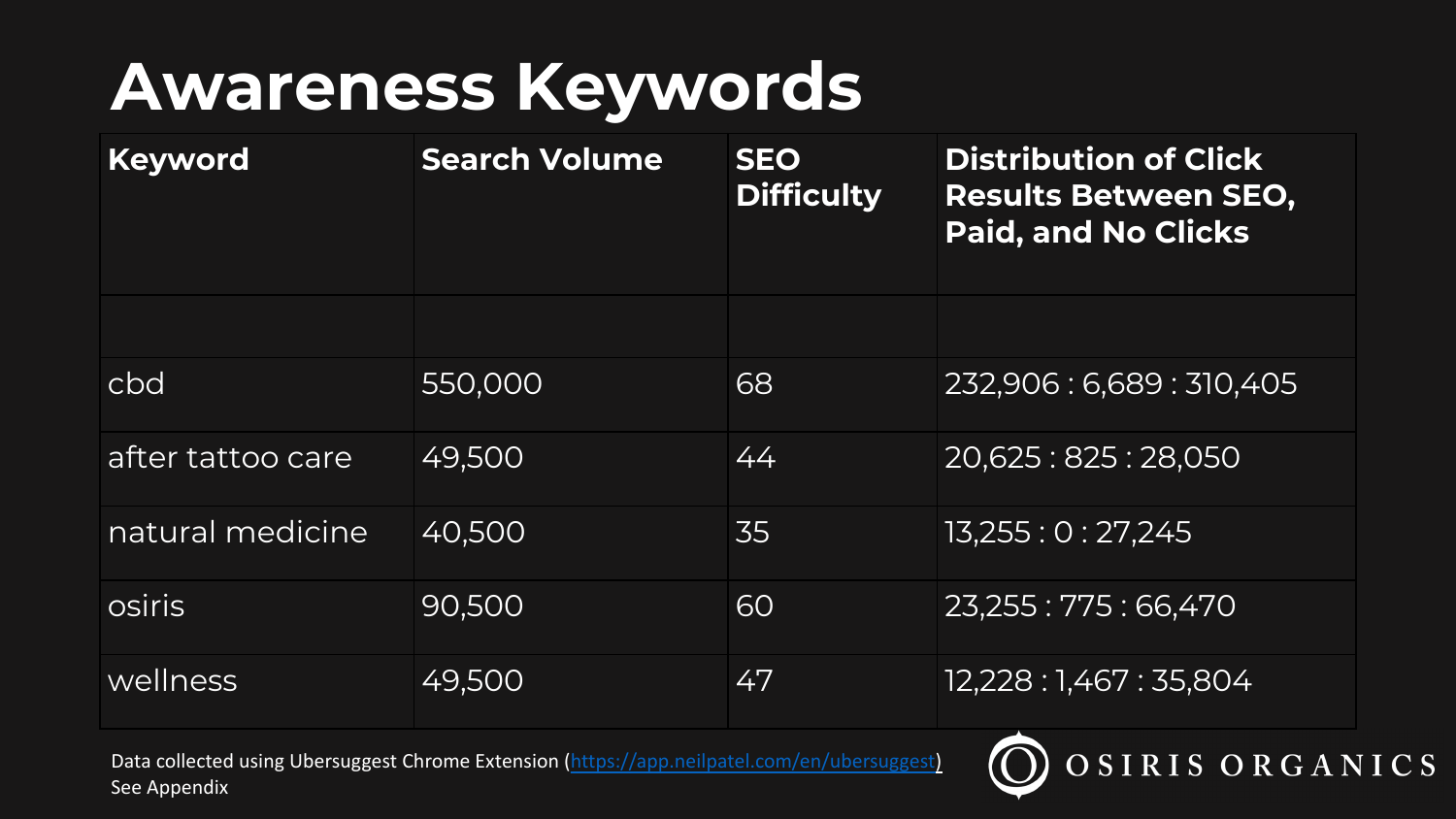## **Keyword Analysis - Awareness**

These keywords were initially imagined in the customer journey as customers learning about CBD, organic/natural health and wellness, and some of the broad uses for CBD within products, especially ones offered and highlighted by Osiris Organics already.

As we can see from the chart, we have keywords that have immense reach within the USA, such as "cbd" at a 550,000/month search volume. Given that Osiris Organics is a relatively young company with a loyal customer base of slightly over 800,000 customers, ranking within these broad-reaching keywords would be beneficial to business growth. The challenge, however, is that the SEO difficulty of keywords such as "cbd" and "osiris" is higher than would be initially desirable.

Ranking within "after tattoo care", "natural medicine", and "wellness" would take less effort and could bear more fruit than competing in the other keywords. Regardless, the value in ranking within keywords with such great search volume should not be underestimated. This can be achieved through utilizing osirisorganics.com's blog and learning premises, as well as improving HTML Title Tags and Meta Descriptions.

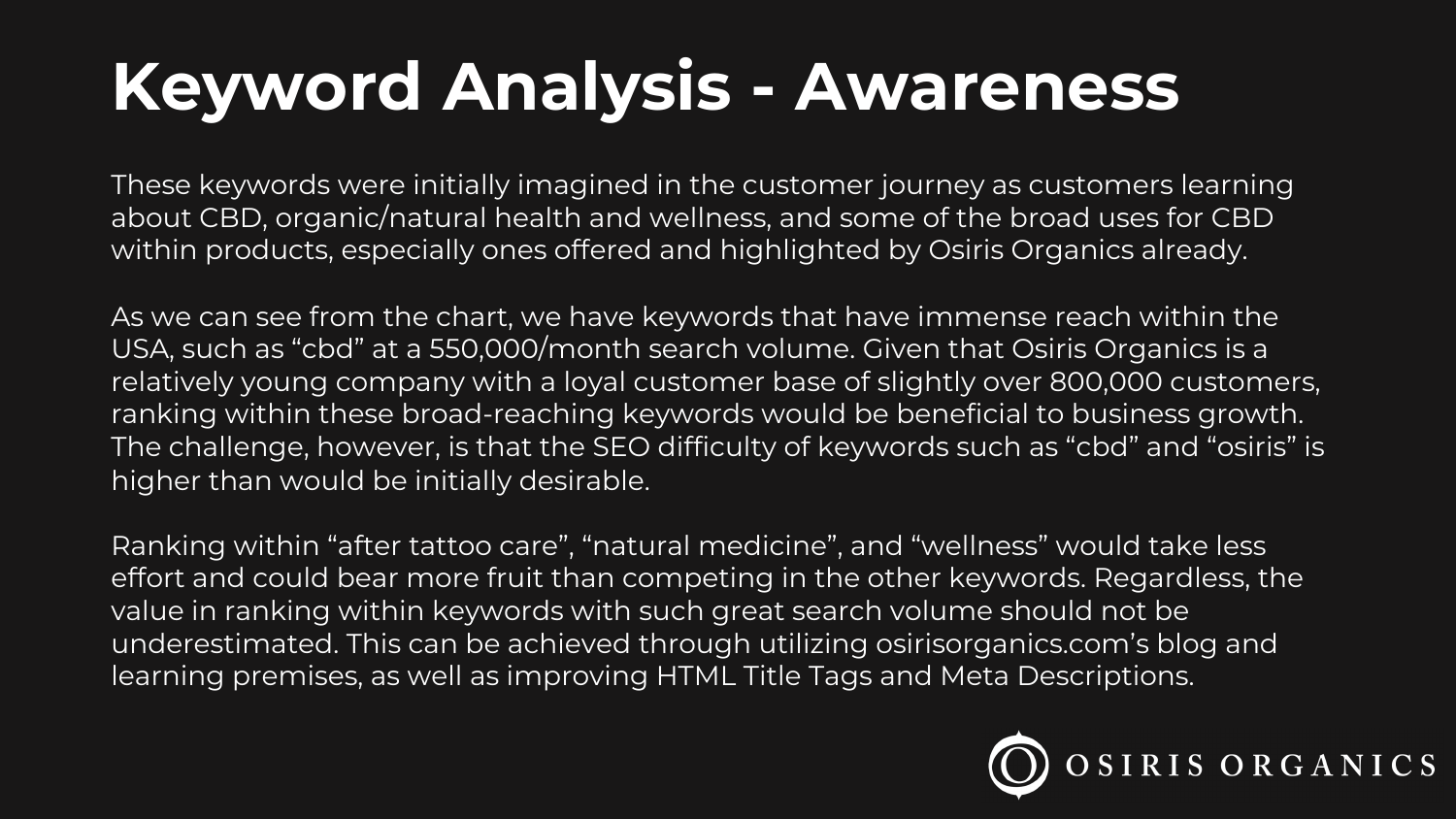### **Consideration Keyword**

| Keyword               | <b>Search Volume</b> | <b>SEO</b><br><b>Difficulty</b> |
|-----------------------|----------------------|---------------------------------|
|                       |                      |                                 |
| benefits of cbd oil   | 49,500               | 20                              |
| cbd benefits          | 40,500               | 48                              |
| cbd for pets          | 9,900                | 46                              |
| broad spectrum<br>cbd | 2,900                | 44                              |
| cbd oil review        | 18,100               | 20                              |

Data collected using Ubersuggest Chrome Extension (https://app.neilpatel.com/en/ubersugges See Appendix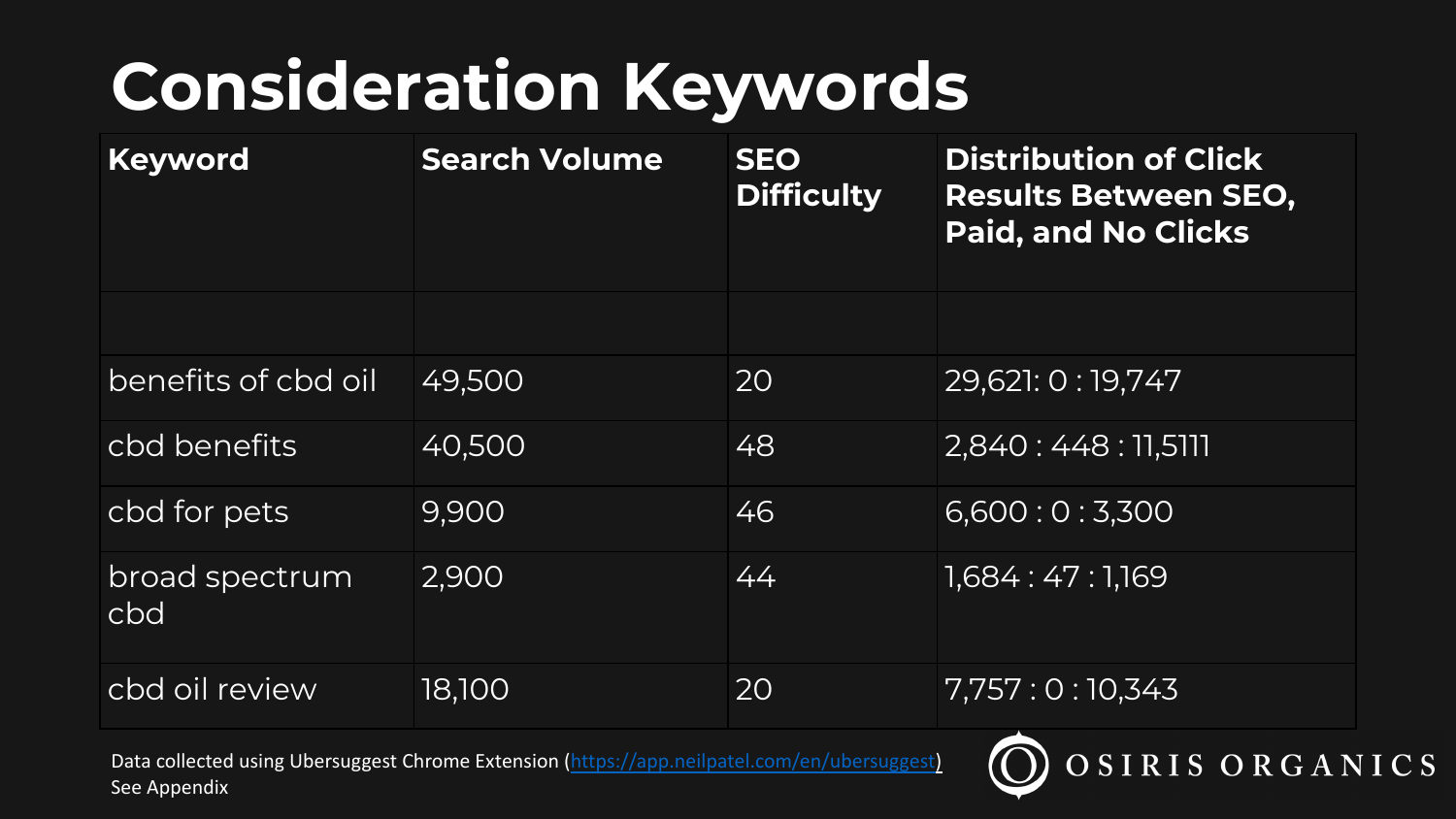# **Keyword Analysis - Consideration**

The keywords in the "Consideration" section are targeted towards individuals' curiosity about CBD and its uses, working under the assumption that potential customers are already familiar with Osiris Organics and/or similar companies and the industry as a whole.

osirisorganics.com already features product reviews on its landing page. We can see that "cbd oil review" features a desirable search volume, SEO difficulty, and click results. Additionally, "benefits of cbd oil" has terrific click results, complemented by a higher search volume and lower SEO difficulty. These would be two keyword phrases that Osiris Organics could swiftly apply to osirisorganics.com, particularly in the reviews on the landing page as well as including more of the phrase in product pages and blog posts. We can see that the more phrase-like "benefits of cbd oil" ranks higher than "cbd benefits" in almost all measurables, which is an important aspect to note as they could bear different results.

We can see a general theme of relatively high search volume coupled with manageable SEO difficulty throughout.

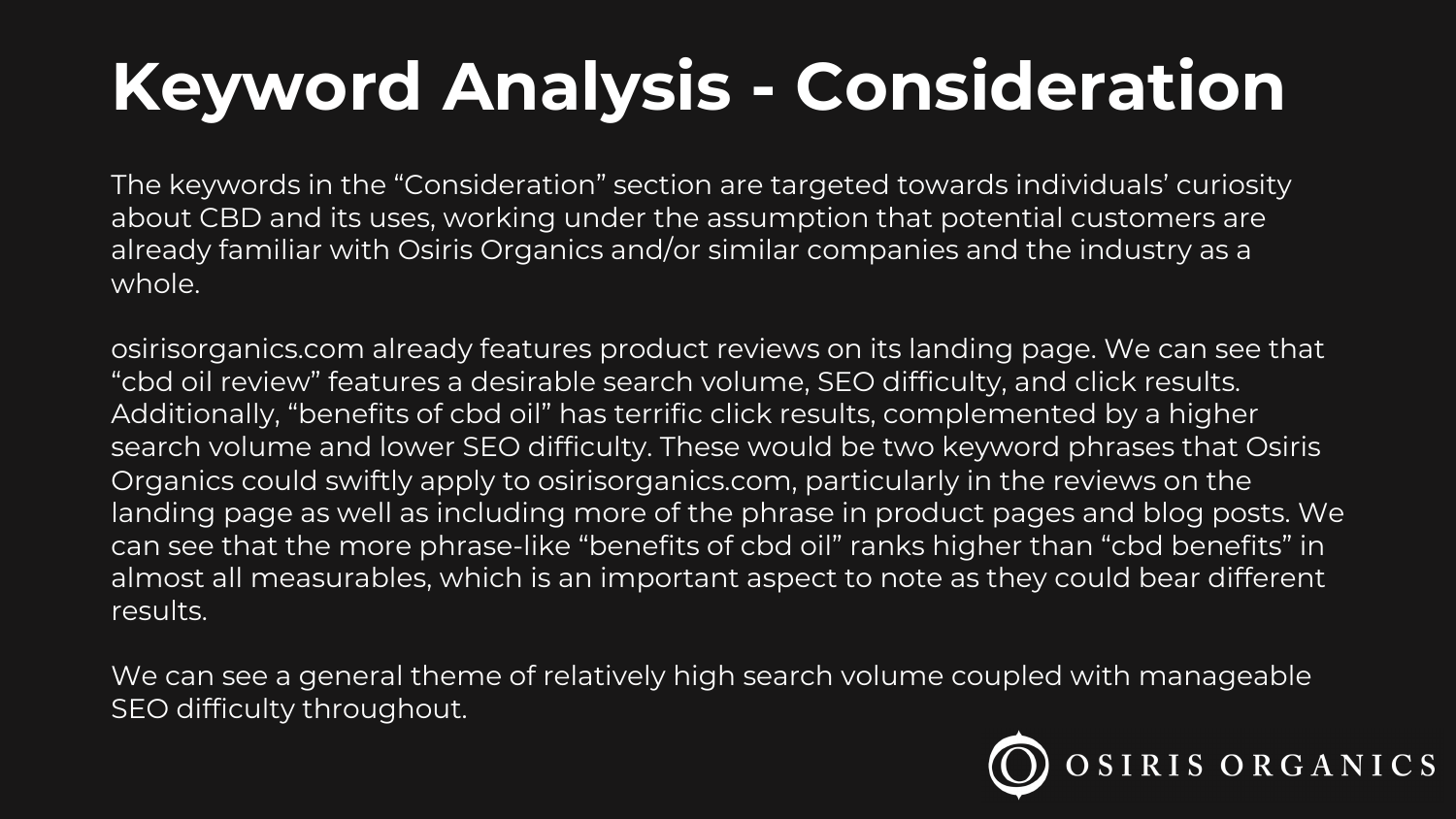### **Conversion Keywords**

| <b>Keyword</b>     | <b>Search Volume</b> | <b>SEO</b><br><b>Difficulty</b> |
|--------------------|----------------------|---------------------------------|
|                    |                      |                                 |
| cbd cream for pain | 4,400                | 36                              |
| cbd pills          | 14,800               | 53                              |
| cbd dog treats     | 33,100               | 46                              |
| topical cbd        | 5,400                | 49                              |
| cbd balm           | 6,600                | 50                              |

Data collected using Ubersuggest Chrome Extension (https://app.neilpatel.com/en/ubersugges See Appendix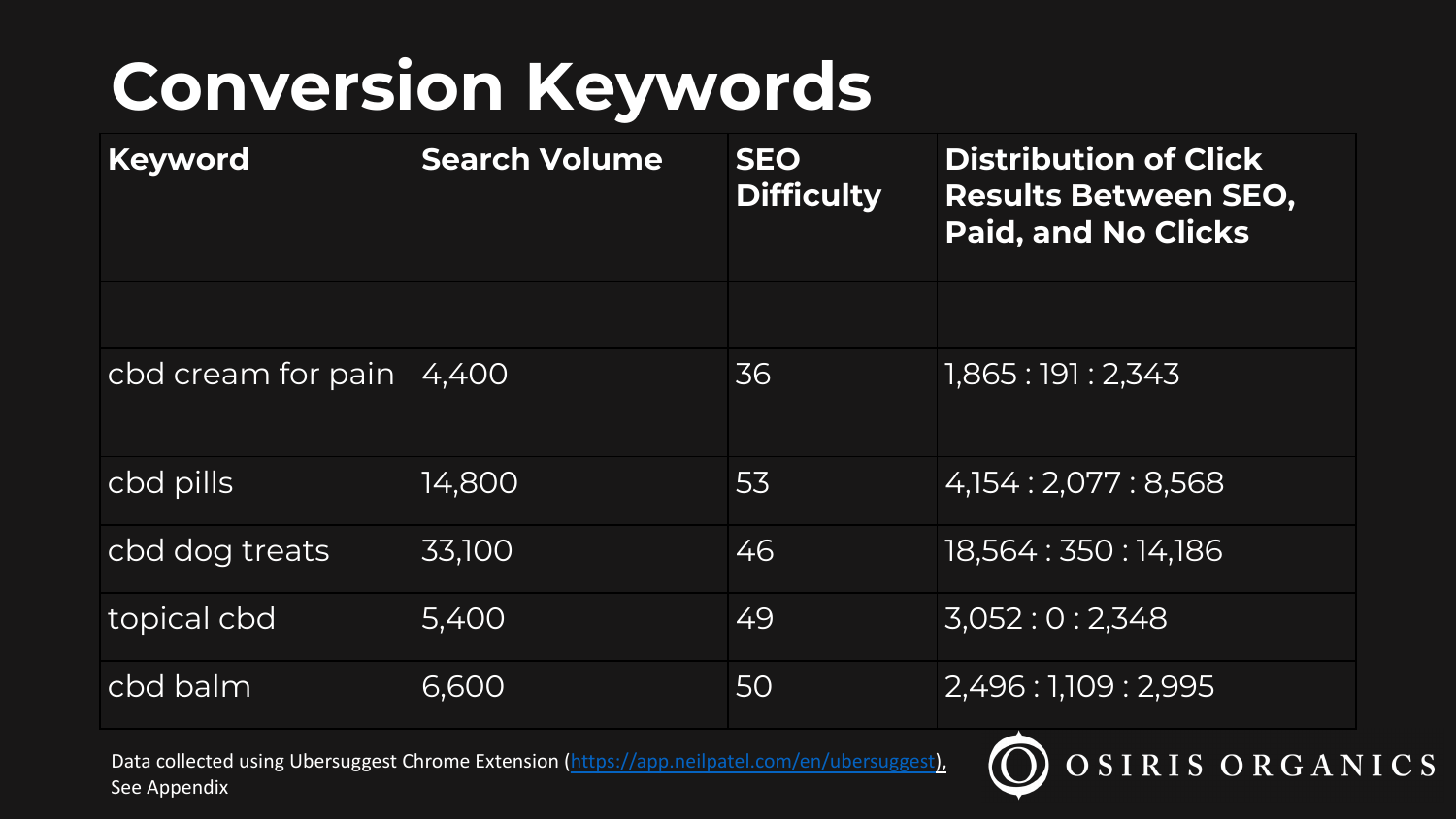# **Keyword Analysis - Conversion**

Conversion keywords are all about customers purchasing, downloading, or otherwise interacting with your product offerings. Pursuant to this, our targeted conversion keywords all feature CBD products offered by Osiris Organics, or that are otherwise like Osiris Organics products.

These keywords are more generally focused on products, instead of featuring "buy cbd pills" which has a search volume of 0, we used "cbd pills" which features a search volume of 14,800. Of particular interest is "cbd dog treats", with a 33,100 search volume, 18,561 click results, and a 46 search difficulty. Osiris Organics refers to its products, which are in fact CBD Dog Treats, as "CBD *Pet* Treats". That simple adjustment, with some HTML description updates, can drastically change the way Osiris Organics presents itself to potential customers.

As a young, growing company, it is important for Osiris Organics to rank well in these more general keywords because it will help grow the brand and promote sales of Osiris Organics products, increasing its market share and profitability.